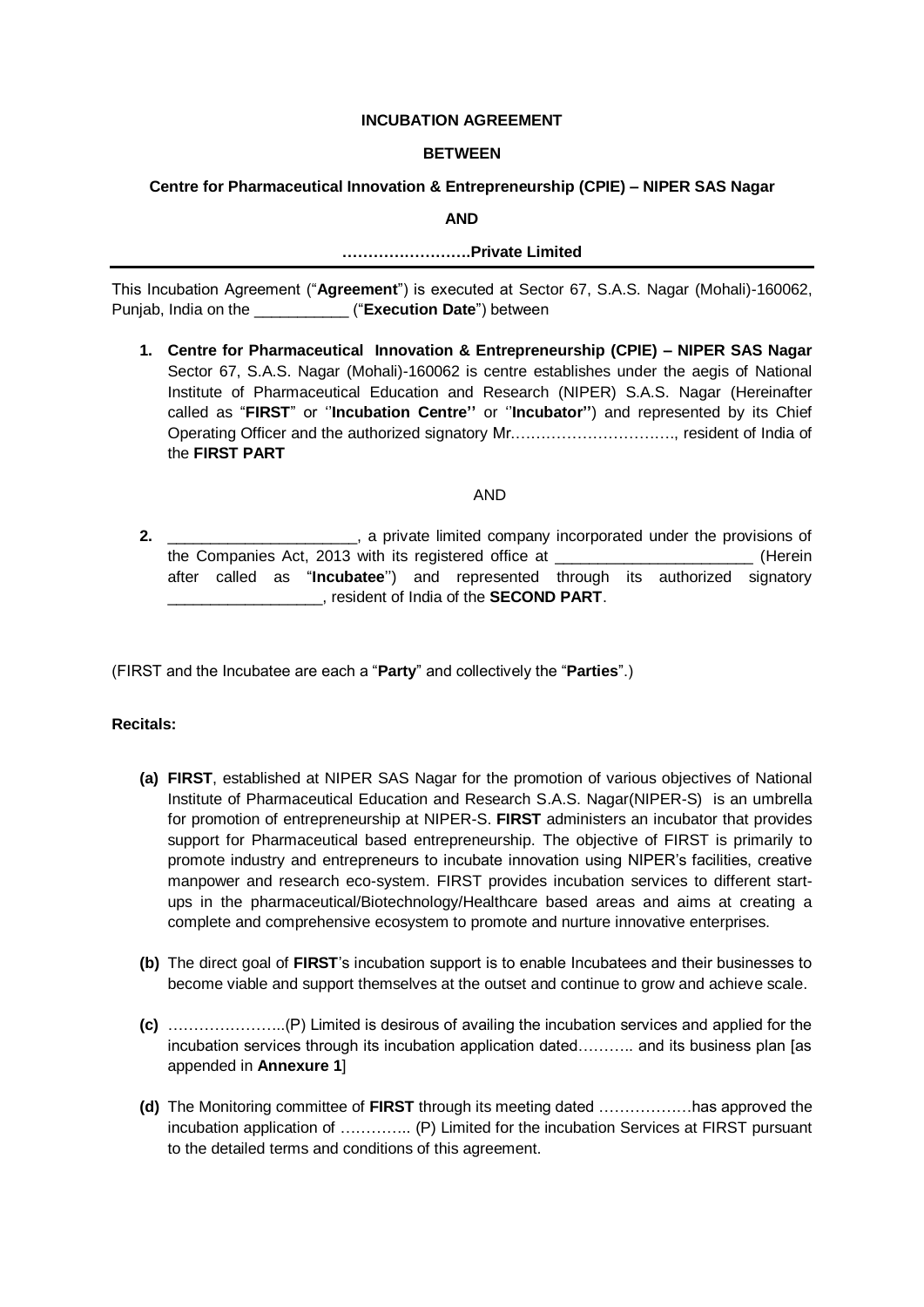- **(e)** The board of directors of the Incubatee, through a board resolution passed in its meeting dated…………….,to avail the Incubation Services from FIRST, subject to the detailed terms and conditions of this Agreement, has authorised Mr……………the director& the promoter of the company, to execute this agreement on behalf of the company, the certified true copy of the said board resolution, is appended in **Annexure 2**.
- **(f)** While **FIRST** will make every earnest effort to provide the Incubatee with the Incubation Services described in this Agreement, the same cannot be made legally binding on **FIRST.**

--------------------------------------------------------------------------------------------------------------------------------------

**NOW, THEREFORE**, in consideration of the foregoing, the covenants and conditions herein contained and other good and valuable consideration, the receipt of which is hereby acknowledged, the parties hereto covenant and agree as follows:

## **1. Interest Free Refundable Security Deposit**

The Incubatee hereby agrees to deposit Rs 25,000/- (Twenty Five Thousand Only) as an interest free security deposit with FIRST, through a Demand Draft or a Banker's Cheque, which shall be refunded to the incubatee at its exit from FIRST after deducting outstanding dues and/or after adjusting for any potential cost to FIRST if any.

### **2. Scope of services**

**FIRST** will provide following incubation services to the Incubatee:-

**2.1** Facilities and Infrastructure

Essentially, the CPIE at NIPER is able to support the "Space, Services and Knowledge" requirements of startups in Pharma and allied sectors. At present, 'seed funding' facility is not provided but it is expected to be added in future.

NIPER CPIE offers the following for start-ups and residents – Even though the offerings are not restricted to following, CPIE offers:

- Infrastructure facility like space, electricity, water, communication facility, auditorium, seminar halls, quest house etc.
- Know-how in terms of publications, technology, patents, etc. as permissible under statutes and IPR policy of NIPER
- Access to facilities such as TDC, NBC, NTC, CIL, among others
- Opportunity to develop technology through license to the incubatee
- Platform to network with funding agencies
- Facility to seek inputs on IPR issues
- **Mentoring**
- Support in terms of professional consultancy

### **2.2 Common infrastructure**

FIRST provides a common pool of hard and soft infrastructure to be shared by all Incubatees. Certain resources can be provided on charge basis by FIRST on request of the Incubatee and subject to the rules and regulations framed by FIRST in this regards as applicable from time to time.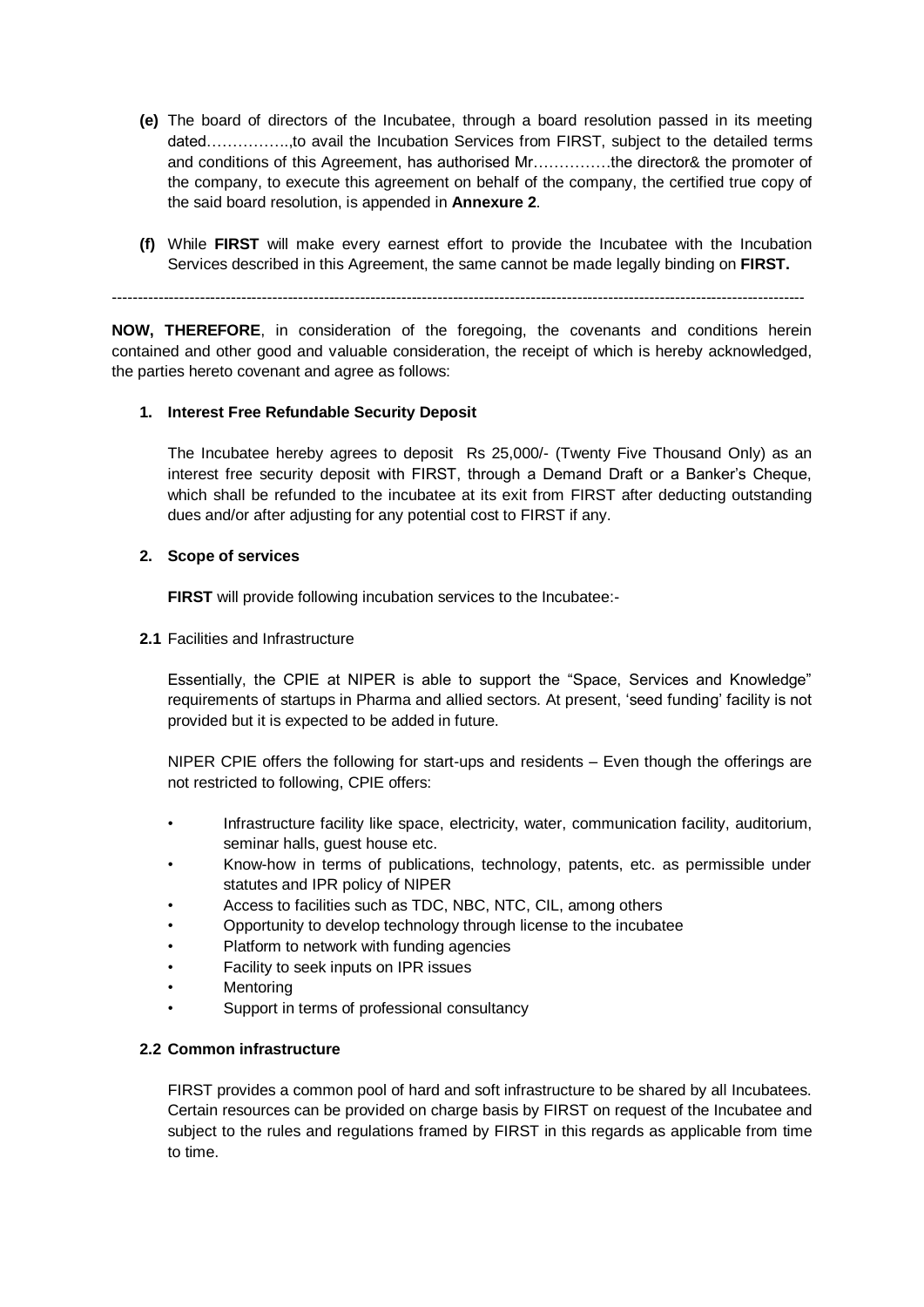## **2.3 Other Infrastructure**

FIRST will facilitate access to the FIRST's infrastructure on request of the Incubatee as per regulations made by FIRST in this regard. The facilities will remain under the overall control of FIRST and will be available to the Incubatee only for specific activities.

## **2.4 Other Services**

The Incubation services will also include:-

- Pool of mentors, experts in technology, legal, financial and related matters (only advisory) , with or without consideration
- Trainings and workshops
- Organising events to help incubatee in networking and showcasing their technologies
- Meetings with visitors of NIPER-S (such as alumni, VCs, industry professionals etc.)
- In addition, FIRST will also build up information and knowledge pool to be useful generically for the Incubatee.
- Other benefits of the Eco System

# **3. Rules and Regulations of Incubation at FIRST**

The Incubatee hereby agrees to comply and follow the Rules and Regulations, framed by FIRST for the Incubation Services, specified in the detail and appended herein **Schedule 1.Schedule 1**forms part of this agreement and is hereby accepted by the Incubatee in its entirety and the Incubatee and its directors/Promoters hereby indemnify FIRST and undertake to remain responsible for all dues payable or losses suffered on account of any act, negligence, default on the part of the Incubatee and its Directors and employees.

## **4. Period of Incubation**

The total period of the incubation [herein after called Incubation period] will be three (3) years extendable by another two (2) years..During Extension period the progress will be monitored every half yearly or quarterly as the case may be. The Incubation period will start from………(date) and will expire on…………(date).

The above Incubation period will comprise three phases (each phase of 12 months only).

On completion of the first phase [from (Date)…..to….(date)]. of incubation, the monitoring committee,of FIRST, will review and evaluate the overall performance and working of the Incubatee in regards to the different terms and conditions of this agreement and other relevant factors which the committee deems fit and based on the positive review and evaluation report of the monitoring committee, the incubatee will be sanctioned to avail the incubation services for the next phase of 12 months [from (Date)…..to….(date)] and subsequently for third phase of 12 months [from (Date)…..to….(date).

For the avoidance of the doubt, it is hereby stated that the Monitoring Committee will use its sole discretion in terms of reviewing and evaluating the overall performance and working of the Incubatee and the incubatee will have no right to challenge the evaluation report of the monitoring committee.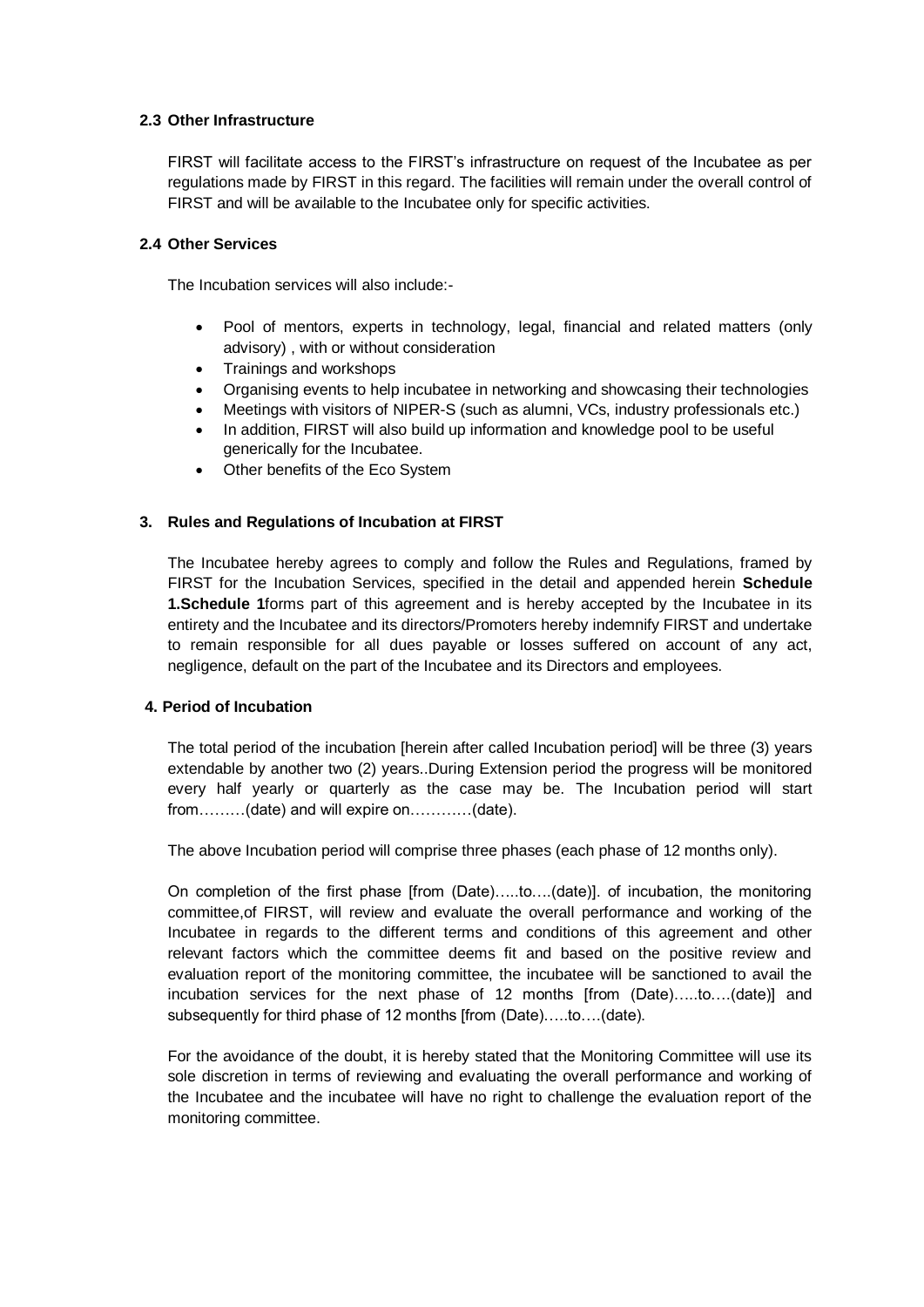The Incubation period can be extended only by FIRST at its sole discretion subject to a condition that the total period of the incubation, including the period so extended, shall not exceed 5 (five) years.

# **5. Terms of Residency including Charges to be levied**

- Each applicant approved for availing space by the Managing Committee, will have to execute a incubation Agreement for space utilization with the Institute.
- Each successful applicant, admitted as a resident member of the Incubator, will have to pay INR 36 per square feet per month, as rent for the office space. The utilization charges will be subject to enhancement every two (2) years.
- Each successful applicant must pay to the Institute charges towards utilization of power, water and network facilities according to usage.
- Charges for facilities like the seminar hall, conference room, auditorium, guest house, training hostel etc. shall be charged on usage basis at 50% of the applicable rates for the industry.
- The core facilities available at NIPER such as Central Instrumentation Lab (CIL), National Bioavailability Center (NBC), National Toxicology Center (NTC), Technology Development Center (TDC), among others can be utilized by members of the Incubator on payment of nominal charges as approved for SMEs under Small and Medium Pharmaceutical Industries Centre (SMPIC) and/or Institutional Discounts which shall be reviewed by the Managing Committee from time to time.
- All members approved for the Incubator residency will be required to share the profits (minimum of 5% of the profits after tax) and 6-8% of the equity, as negotiated between incubatee and CPIE-NIPER.
- Incubator address in the Institute cannot be used as the address of the Registered Office of the Resident Company.

## **6. Termination of the agreement**

- **FIRST** reserves the right to terminate this agreement even during the Incubation Period and/or to deny access to the Incubation services and the premises, after giving a 1 month notice, in the following circumstances:
	- **a)** Where the incubatee violates any of the terms and conditions of this Agreement and Rules and regulations as may be framed by FIRST, from time to time; or
	- **b)** Commits any fraud, theft or any other offence punishable under law; or
	- **c)** Unsatisfactory performance of the incubatee as per the determination of the Monitoring committee of FIRST
	- **d)** Where the incubatee violates any rules and regulations of NIPER-S.
	- **e)** Such other circumstances as may deem fit in the interest of the parties to this agreement.

Upon termination of the Agreement, the Incubatee shall be prohibited from accessing the Incubation premises as set out in **Schedule 2** and the Incubation Premises, provided by FIRST to the incubatee, will be sealed. This form of exit from the incubator would be considered an abnormal exit and FIRST will be entitled to forfeit the security deposit, provided by the Incubatee.

## **7. Consideration**

**7.1 Equity shares** All members approved for the Incubator residency will be required to share the profits (minimum of 5% of the profits after tax) and 6-8% of the equity, as negotiated between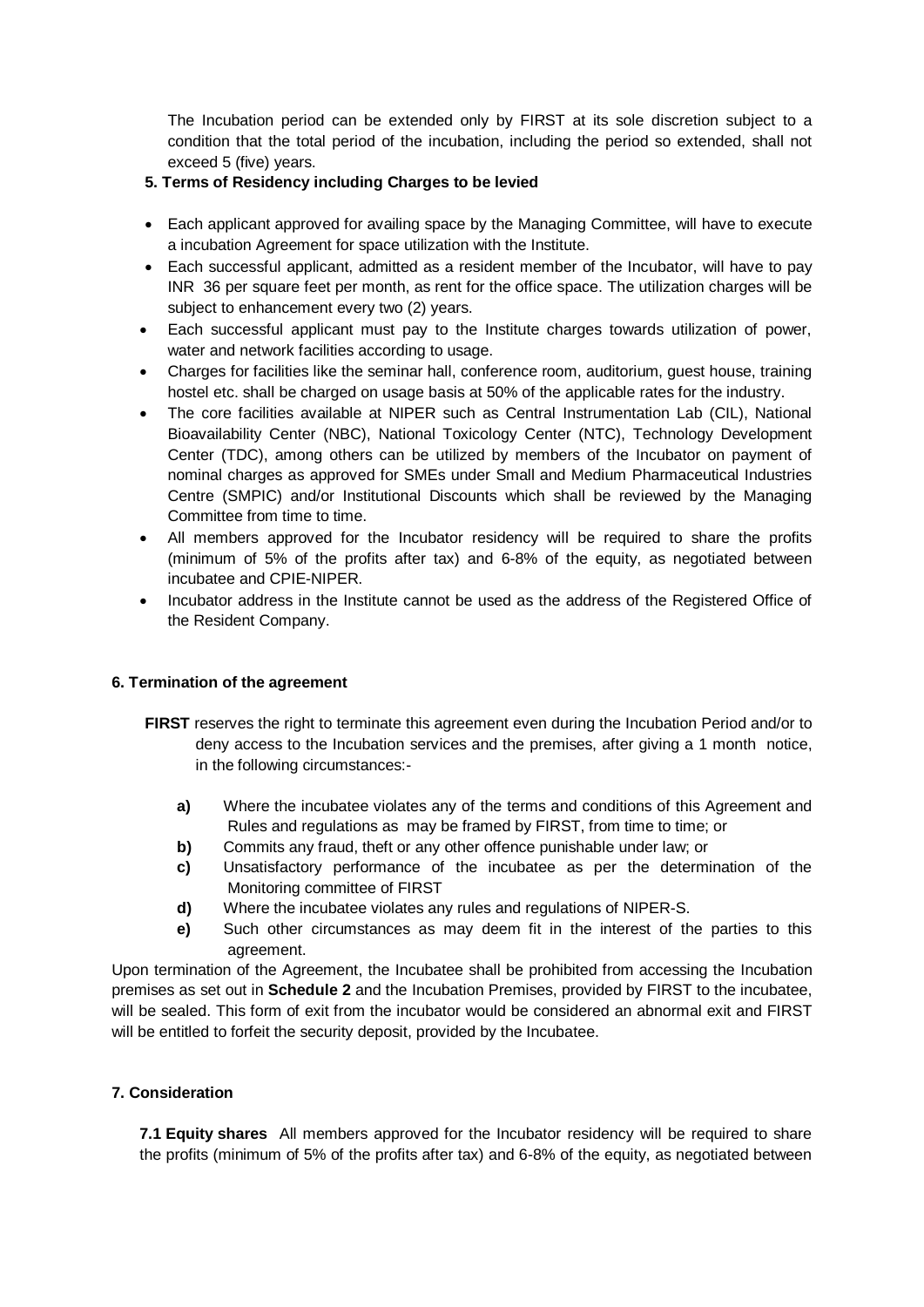incubatee and CPIE-NIPER. This 6-8% Equity Shares will be issued, at the face value (nominal value) of the shares, on free of cost basis, to FIRST.

**7.2 Rates and Charges for infrastructure and facilities**: - FIRST shall levy charge on the incubatee for the Incubation premises, infrastructure and facilities. Each successful applicant, admitted as a resident member of the Incubator, will have to pay INR 36 per square feet per month, as rent for the office space. The utilization charges will be subject to enhancement every two (2) years. Current charges and rates are given in Schedule 3.

**7.3 Amendments** FIRST may change the above rates from time to time at its sole discretion and date of implementation of the amended charges shall be applicable with immediate effect.

**7.4 Monthly Charge** A monthly charge other than office space, will be charged by FIRST and shall be payable strictly within seven days in the consecutive month.

**7.5** The Incubatee will pay to FIRST a charge for utilization of the space allotted to it @ Rs 36.00 per Sq. Ft. per month. The consideration shall be space \* 36 per month, subject to a enhancement every two (2) years. The said consideration shall be payable by the Incubatee in the following manner:

**7.1.1 Advance:** - Rupees Fifty thousand per quarter shall be payable in advance for every quarter one week before the start of the quarter or on the 7th of the month preceding the quarter. Quarter for this purpose would mean the quarter as per the English calendar commencing from January every year. The consideration for the quarter during which the incubation commences shall be proportionately adjusted taking into consideration the date of commencement of the incubation.

**7.6 Consequences of default:** In the event, if the Incubatee fails to make the monthly payment and/or other charges and rates for infrastructure and facilities, as mentioned above continuously for a period of two months, this agreement shall be deemed to be terminated and the incubatee shall vacate the Incubation Premises immediately. Under these circumstances, FIRST reserves the right to seal the Incubation Premises of the Incubatee.

Exemption:-However, the Chief Operating Officer (COO) of FIRST may, in his sole discretion, based on the sufficient causes submitted by the Incubatee for the delay in making the monthly payment continuously for two months; or any other relevant reasons, may relax this delay and may permit the Incubatee to avail the incubation services on clearance of all the dues, charges, rates etc. of FIRST either with or without interest of 20% p.a. on such pending dues, as a penalty for the late payment, subject to such terms and conditions as may be imposed by him.

## **8. No Guarantee of Results**

FIRST does not undertake responsibility, but shall endeavour for

- **a)** Ensuring success of the Incubatee, its products/ process/ services or marketability.
- **b)** Ensuring quality of support and services provided by FIRST to the complete satisfaction of the Incubatee or their promoters/ founders
- **c)** Ensuring quality of services of the consultants engaged by the Incubatee through FIRST network. Incubatee will have to apply its judgment before getting in to a relationship with them
- **d)** The incubatee companies agree that FIRST or their employees shall not be held liable for any reason on account of the above.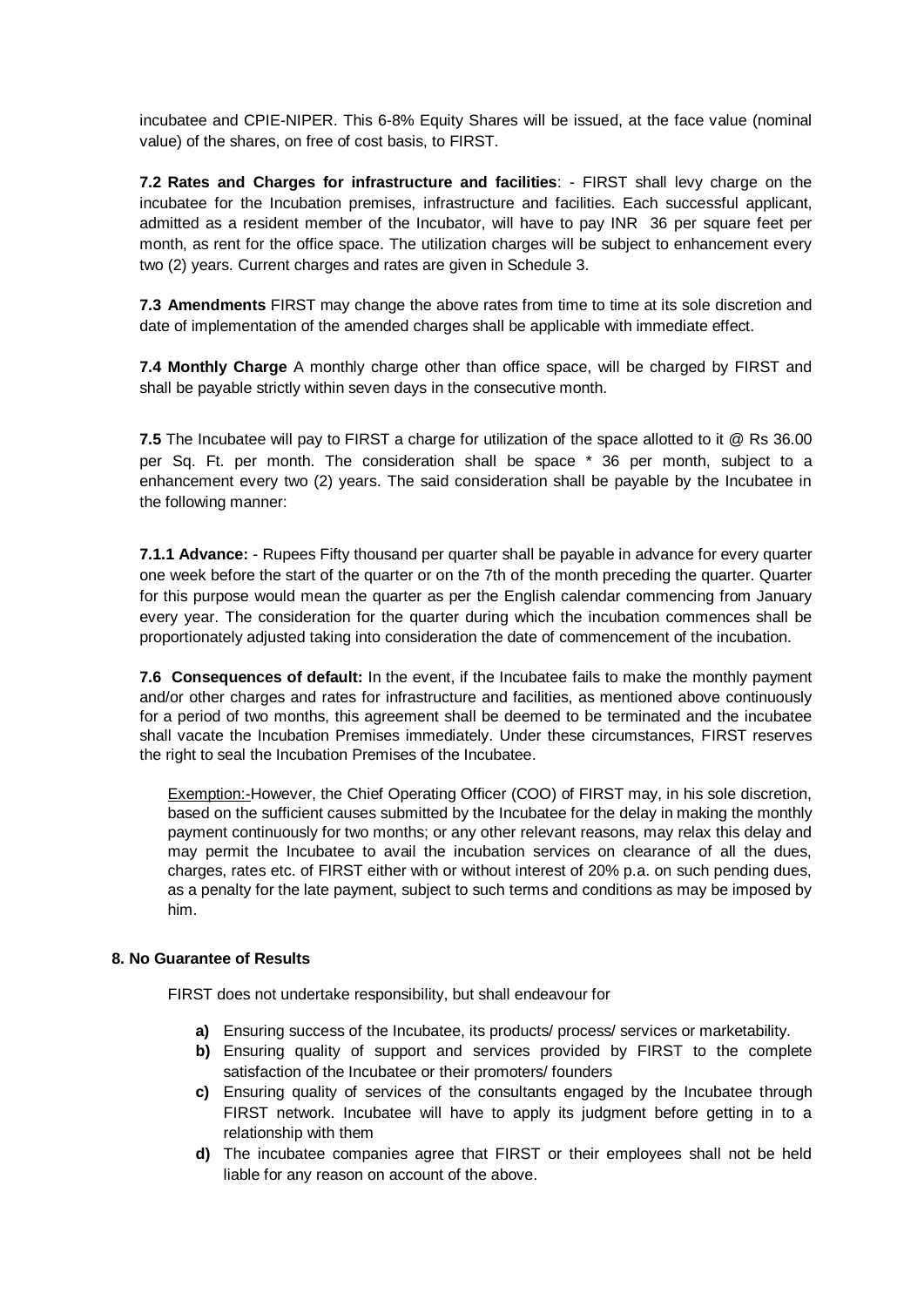### **9. Activities Permitted:**

- a. The activities permitted shall be in the pharmaceutical and allied areas and include product development, product innovation, simulation, prototyping, pilot experimentation, web-based training, surveys and similar other technology related work.
- b. No regular or routine manufacturing or commercial supply activities are expected to take place in the incubation premises.
- c. The emphasis is on R&D and technology consultations with the resident faculty experts in the institution and simultaneously helping NIPER students and scholars to get training and motivation for self-employment and entrepreneurship.
- d. Activities carried out at incubator should not have direct conflict of interest with the activities of NIPER. The decision of the 'screening committee' shall be final and binding.
- e. Marketing of products will not be permitted from the Incubator. The incubatee shall not use NIPER logo for any purpose whatsoever

### **10. Promoter's Lock-In**

On and from the effective date of this agreement and during the Incubation period, each promoter jointly and severally undertakes that he/she shall not, without the prior written consent of FIRST, transfer to any other Person, all or any part of the shares held by him/her.

#### **11. Insurance**

The Incubatee shall maintain insurance in such types and amounts customary for and necessary to protect and insure against the type of risks involved with the type of business operated by the Incubatee, including but not limited to, as applicable, general property and casualty, workers compensation, directors and officers, and product liability insurance. Upon request, the Incubatee shall provide FIRST with a certificate of insurance for all insurance coverage maintained by the Incubatee.

### **12. Separate Agreement for Seed Money Support \ Innovation Grant etc.**

The Incubatee undertakes that FIRST does not guarantee for the Seed Money Support or any grant or debt support to the Incubatee with reference to the different Funding Programs of FIRST and that the Incubatee shall submit its application as per the eligibility criteria of the said programs and the selection of the Incubatee for the funding shall be completely independent, subject to the different eligibility norms of the said Funding programs and the Incubatee, on selection, shall have to execute separate agreement for these programs. However FIRST will update the Incubatee for these funding programs on time to time basis.

### **13. Intellectual Property Rights**

Any Intellectual property rights **[IPRs]** developed by the Incubatee during Incubation period will be the property of the Incubatee only. If such IPRs are created with the involvement of the FIRST through intellectual mentorship then any agreement between the Incubatee and FIRST specifying the sharing rights for the IPRs will prevail. The Incubatee will be required to execute a separate agreement for licensing or assignment of any IPRs, the ownership of which lies with FIRST.

### **14. Liability towards third party**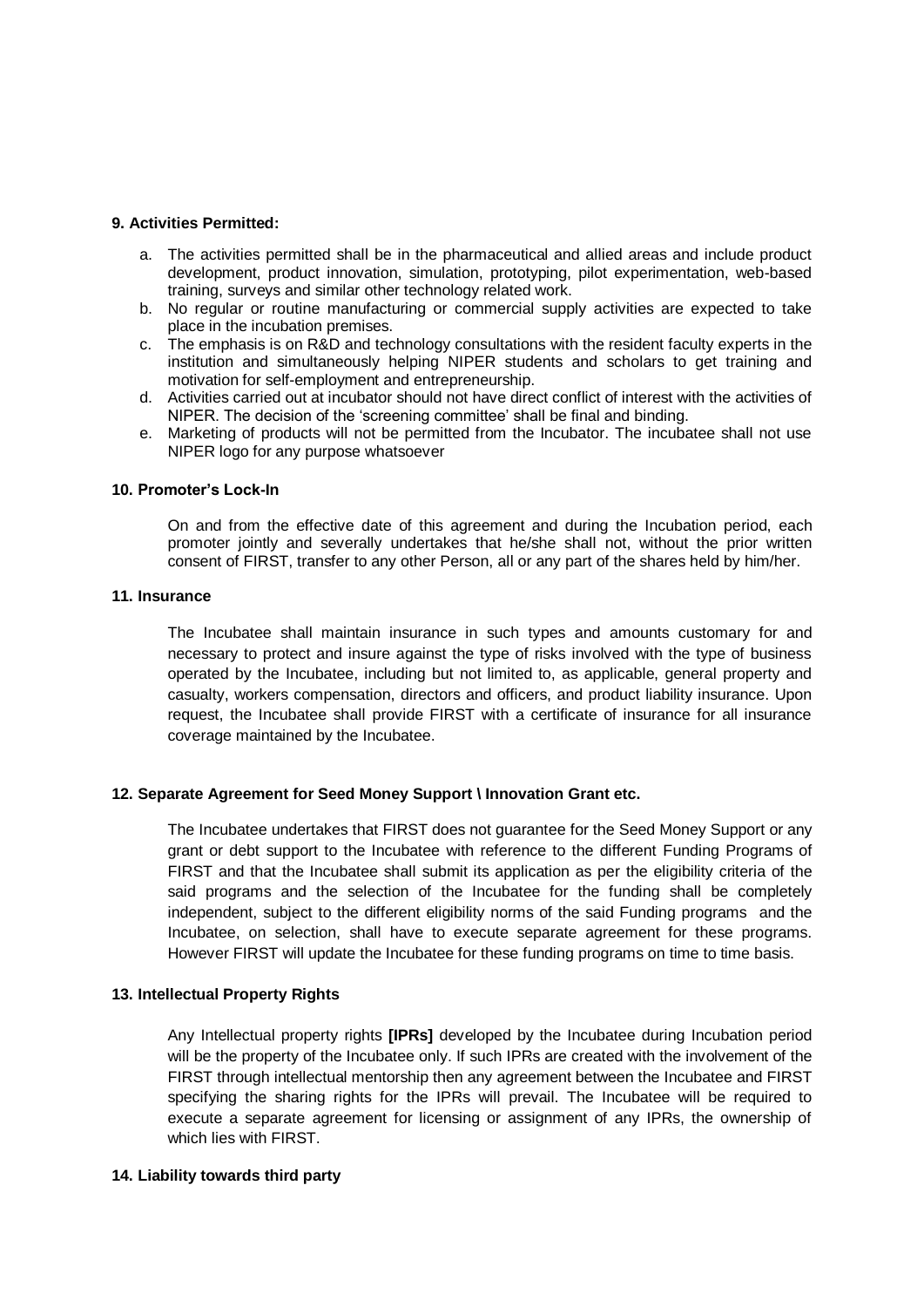FIRST cannot be held legally responsible if the incubate is involved in any litigation with a third party over any legal issue whatsoever, during the incubation period.

#### **15. Indemnification**

FIRST shall not accept any responsibility to compensate anyone as a result of any accident or damage (electrical / explosion etc.) taking place at the incubation premises or at any place, either resulting from their activities or otherwise. The victims could be the incubatee or their employees, other persons working in the NIPER-S Campus premises or any visitors to theNIPER-S Campus. Paying any compensation to those who have suffered arising out of such a contingency shall be the sole responsibility of the incubatee. Under the above contingency, it is also the responsibility of the incubatee alone to compensate for any loss caused to the property of the NIPER-S Campus.Furthermore, FIRST shall neither be responsible nor liable for any accident that the Incubatee or his assignees/ representatives might meet within the course of their work within the incubation premises of FIRST or any premises of NIPER-S Campus.

#### **16. Assignment**

The Incubatee shall have no right to assign their respective rights hereunder or transfer their respective rights and obligations, in whole or in part, to any third party.

### **17. Variation**

Notwithstanding anything contained hereinabove or in the '**Rules and Regulations for the Incubation Agreement'** annexed thereto, FIRST shall/may amend the terms of this Agreement (or of any of the documents referred to in this Agreement) at such circumstances as it may deem fit and the Incubatee shall be bound by the said amendments. The amendments shall be applicable with immediate effect.

#### **18. Entire Agreement**

This Agreement together with any agreement specifically executed pursuant to this Agreement constitutes the whole and only agreement between the Parties relating to the Incubation Services. This Agreement supersedes and extinguishes any prior drafts, agreements, undertakings, representations, warranties and arrangements of any nature whatsoever, whether or not in writing, relating thereto.

- **19. Applicability of Laws:** This Agreement shall be construed, governed by, interpreted and applied
- **20. Settlement of Disputes** Any/all disputes between the Incubatee shall be referred for arbitration to the person so nominated by FIRST under the Indian Arbitration & Conciliation Act whose decision shall be final and binding upon the parties. The place of arbitration shall be SAS Nagar/Chandigarh.
- **21. Board Observer: -** FIRST reserves the right to appoint a board observer on the Board of Directors of the Incubatee till the time FIRST holds equity in the Incubatee.

**22. Lien** FIRST shall have lien on the assets of the Incubatee at the incubation centre till such time that the Incubatee clears all the outstanding dues.

**In witness whereof parties hereto have signed this Incubation Agreement on the date and year mentioned hereinbefore.**

| For & on behalf of (FIRST) | For & on behalf of (The Incubatee) |
|----------------------------|------------------------------------|
|----------------------------|------------------------------------|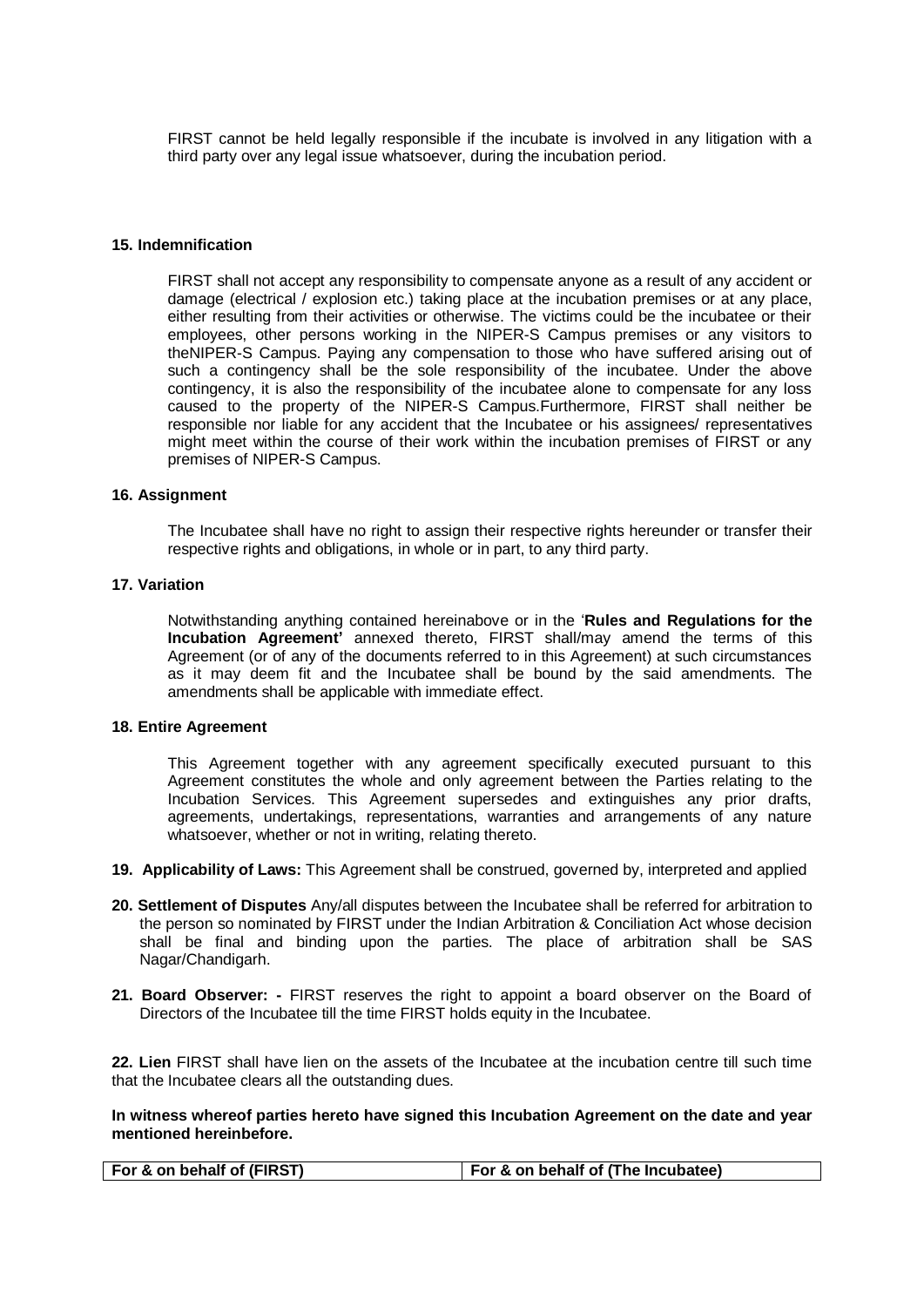| Centre for Pharmaceutical Innovation &<br>Entrepreneurship (CPIE) - NIPER SAS Nagar           | Private Limited                                                                                              |
|-----------------------------------------------------------------------------------------------|--------------------------------------------------------------------------------------------------------------|
| <b>Signature</b><br><b>Name</b><br>Designation (with seal)<br>Date<br><b>Place of signing</b> | <b>Signature</b><br><b>Name</b><br>Designation (with seal of the company)<br>Date<br><b>Place of signing</b> |
| Witness;-                                                                                     | Witness:-                                                                                                    |
| 2.                                                                                            | 2 <sup>1</sup>                                                                                               |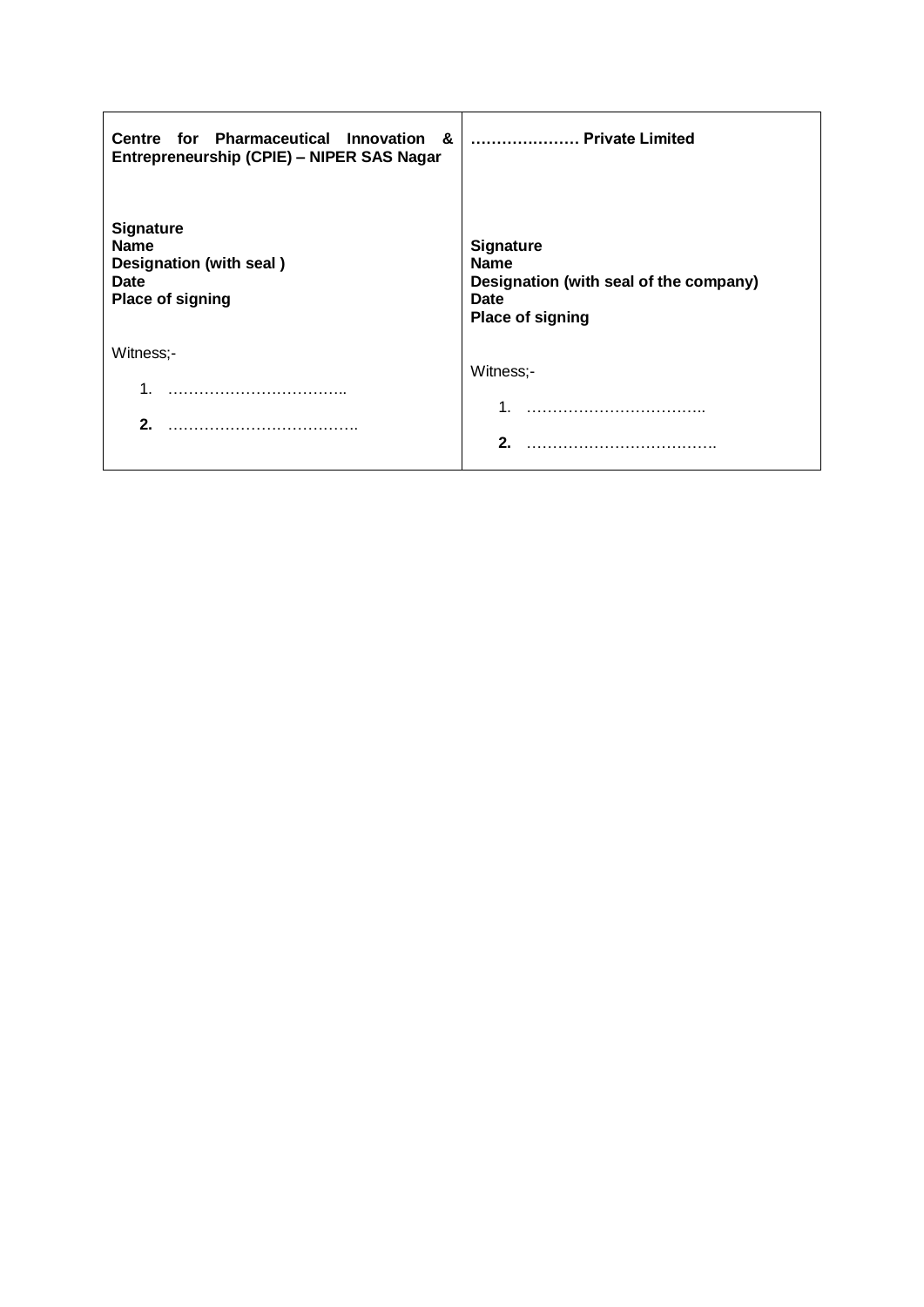# **Schedule 1**

## **Rules and Regulations for the Incubation**

## **1. Type of Entity, eligible for Incubation**

The Incubatee has to be a Private Limited Company.

To avoid a doubt, it is relevant to mention here that Section 8 Company or One Person Company is not eligible to be incubated at FIRST

# **2. Membership Eligibility Admission Criteria –**

Residency applications will be considered, keeping in view the following points:

- a) Incubator shall offer spaces to entrepreneurs who have the intention of working on the novel research lead or technological ideas of their own or sourced from any of the NIPERs or any other source, for scaling it up for the commercial purposes, companies registered as MSMEs which could either set up their unit alone or in research partnership with any of the NIPERs or large pharma units which require space to set up their incubation facility for a specific process or product for a limited period.
- b) Faculty, students from research / academic institutes, working in pharmaceuticals, other than NIPER, either alone or supported by some other technology promoting body like, Technology Development Board (TDB), TIFAC, DST, DSIR, TIFR etc. with objective of exploring a novel technological idea or scaling up a laboratory proven concept in pharma and related areas.
- c) Technology based start-up companies related to pharma and allied sectors are encouraged to apply. The product or services should be based on new technologies or technologically innovative concepts.
- d) Technology/R&D unit office of an enterprise, industry association/ an R&D company which desires to have a technology interface with NIPER S.A.S. Nagar.
- e) The entrepreneur is expected to have adequate technical education or business experience to exploit the technology.
- f) The prospective member in CPIE has to prepare and submit a written business plan at the time of application. The plan should provide details about key focus, market analysis, customers, costs, pricing and cash flow forecasts. (Format for the business plan is available online). Shortlisted applicants shall be invited to present their proposal in front of the Screening Committee.
- g) Emphasis of the incubator will be on the R&D intensity so the applicant should clearly indicate in advance the area/s of technology to be addressed and the departments/centers/facilities/laboratories and faculties of NIPER to collaborate with on a regular basis during Incubator residency.
- h) Preference will be given to applicants who have strong technical background and also have plans for long-term collaboration with the departments/centers of NIPER. Ideas generated by students, and faculty members of the Institute will be given priority (subject to clearance by statutory bodies for participation in CPIE as incubatee).
- i) Incubatee has to be an Indian start-up. Persons holding Overseas Citizens of India (OCI), Persons of Indian Origin (PIO) would be considered as Indian citizens.
- j) The shareholding by Indian promoters in the start up should be at least 51 per cent.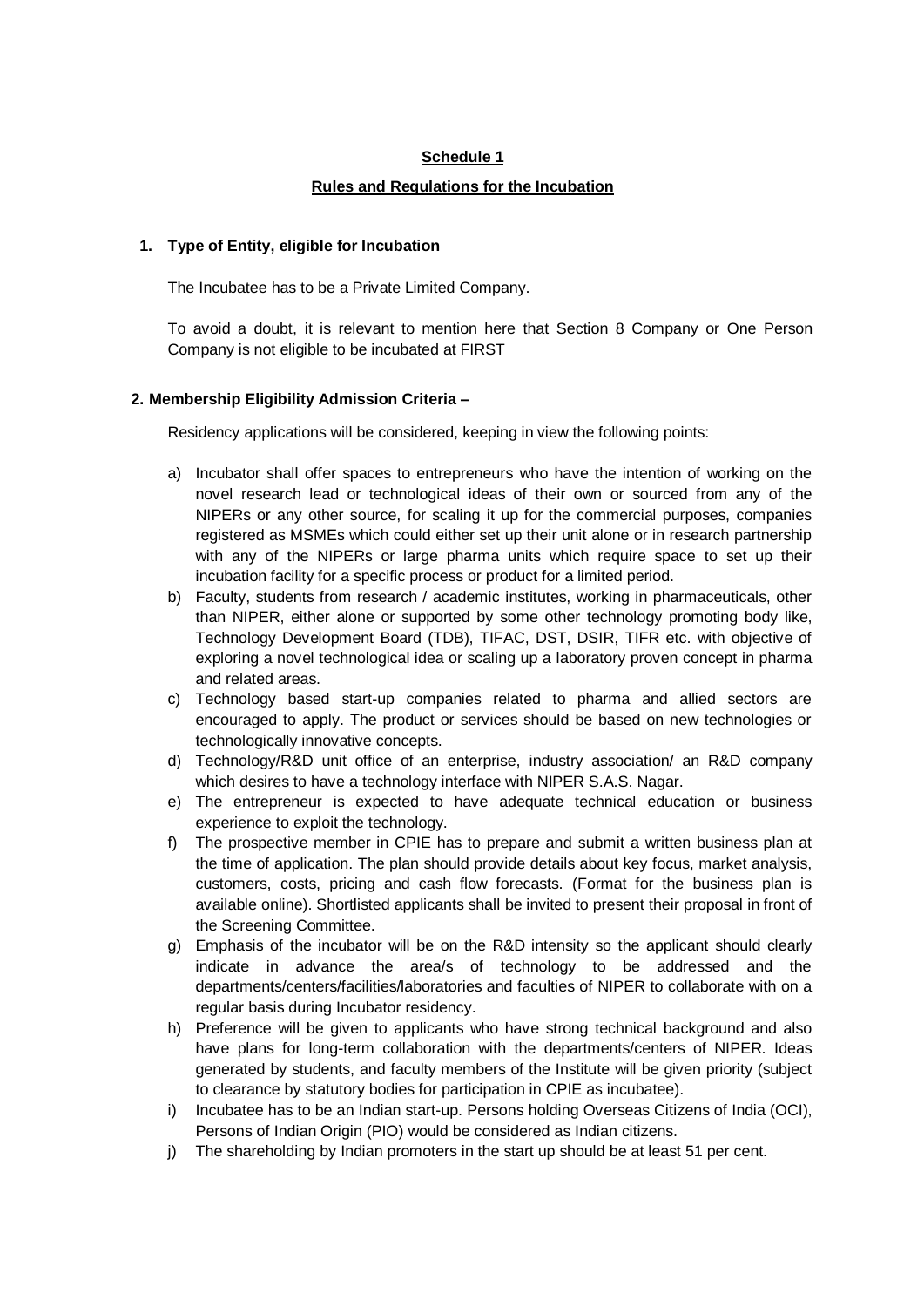# **3. Activities Permitted:**

- **a)** The activities permitted shall be in the pharmaceutical and allied areas and include product development, product innovation, simulation, prototyping, pilot experimentation, web-based training, surveys and similar other technology related work.
- **b)** No regular or routine manufacturing or commercial supply activities are expected to take place in the incubation premises.
- **c)** The emphasis is on R&D and technology consultations with the resident faculty experts in the institution and simultaneously helping NIPER students and scholars to get training and motivation for self-employment and entrepreneurship.
- **d)** Activities carried out at incubator should not have direct conflict of interest with the activities of NIPER. The decision of the 'screening committee' shall be final and binding.
- **e)** Marketing of products will not be permitted from the Incubator. The incubatee shall not use NIPER logo for any purpose whatsoever

# **4. Proven track record of the promoters and Directors of the Incubatee**

- **f)** The Directors and promoters of the company must not have any default, showing in the data of Credit Information Bureau (India) Limited **[CIBIL]**. Default showing in CIBIL because of some disputes or genuine reasons can be relaxed by the Chief Operating Officer (COO) of FIRST subject to any condition that may be imposed by him.
- **g)** All the directors, in the board of directors, on the effective date of this agreement must be qualified under Companies Act 2013 or any other relevant Act or Laws of India.
- **h)** The directors and promoters must not have committed any criminal offence or must not be under any criminal prosecution under any laws of INDIA.
- **5. Inspection rights: -**FIRST has the right to inspect and examine the premises allotted to the Incubatee at any point of time during the incubation period/stay at Incubation Premises. On the completion of the Incubation or when the Incubatee leaves FIRST due to any other reason, all the furniture, space and any other facilities provided shall be surrendered to FIRST in good condition. All costs incurred for such restoration to good condition shall be borne by the Incubatee and in case FIRST has to incur any further expenditure to get the equipment or the room back into good condition then the same shall be recovered from the Incubatee and/or its directors or promoters. All dues including that of the accommodation at the RA hostel should be cleared by the Incubatee before it leaves the incubation otherwise, all outstanding dues shall be recovered from the Incubatee or its directors and/or promoters.

## **6. Reporting requirements:-**

The Incubatee shall be required to deliver the items mentioned below as part of the Incubation in accordance with the following provisions:-

## **6.1** Documentation.

The incubatee will be required to submit all the required documents in regards with the company such as a) certificate of incorporation, b) Memorandum of Association **(MOA)** c) Articles of Association **(AOA)** d) Shareholding pattern e) ID and Address proof of the directors and the promoters. The incubatee also agrees to intimate FIRST regarding any alteration in the MOA, AOA and the shareholding pattern as when the alteration is initiated.

## **6.2** Monthly report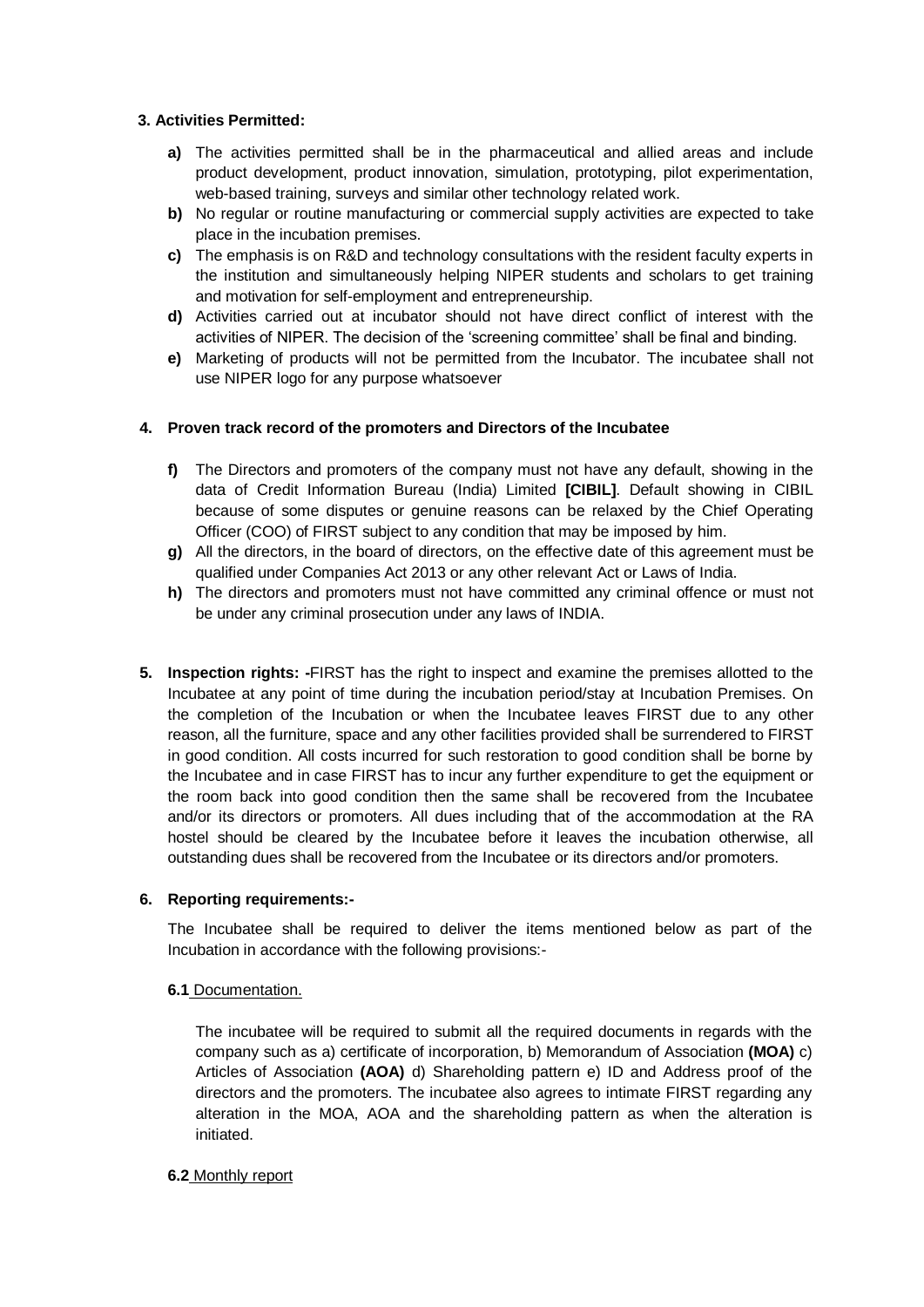The incubatee is required to submit its monthly report in terms of its financials; revenue generates, gross sales, potential customers/clients approached, foreign collaborations, contracts\MoU entered into, details of the employees, employees hired and fired,assets purchased or disposed of, status of the implementation of the business plan and its strategies, progress on the incubation projects or any other relevant information prescribed by FIRST.

### **6.3** Mid Term Report

The incubate is required to submit its unaudited/audited financial statement on every six months within 7 days of the subsequent month.

### **6.4** Annual report

The incubatee is required to submit its financial statement and cash flow statement duly audited by the statutory auditors of the company with their Audit report and the report of the Board of Directors, with FIRST by  $30<sup>th</sup>$  September. Incubatee is also required to ensure timely fillings of the annual returns and the balance sheet with Income Tax Authorities and The Registrar of Companies within the prescribed time-limit as specified by Income Tax Act and Companies Act.

### **6.5** Participation in the Business review meetings\Diagnostic penal

The Incubatee hereby agrees to participate in the business review meetings, diagnostic penal as and when held by FIRST. FIRST will intimate the Incubatee for these review meetings through a 6 (six) days advance notice, comprising the details and the presentations required to be submitted by the Incubatee. The venue, timings and the mode of attending the meeting (In Person or through Video Conferencing etc.) will be decided by FIRST.

## **6.6** Event based reporting's:-

The Incubatee hereby agrees to keep FIRST informed for following events

- $\checkmark$  Change of name of the company
- $\checkmark$  Conversion from Private Limited to Public Limited company
- $\checkmark$  Listing in any recognised stock exchange of India
- $\checkmark$  Any major change in the business plan
- $\checkmark$  Changes in the shareholding patter
- $\checkmark$  Changes in the board of directors
- **7. INVESTMENT BY THIRD PARTIES: -**The Incubatee shall keep FIRST informed in writing every time it proposes to bring in further investment or funds in, either from the existing shareholders or from third party investors at any time after the Effective Date of this agreement and will have to share the Term Sheet\Shareholder's Agreement\ Investment Agreement with FIRST and will have to obtain its approval before entering into the said agreement.
- **8.** FIRST will not take any responsibility to provide any valuation certificate to the Incubatee and can only connect the Incubatee with different merchant bankers, certified valuers etc. in this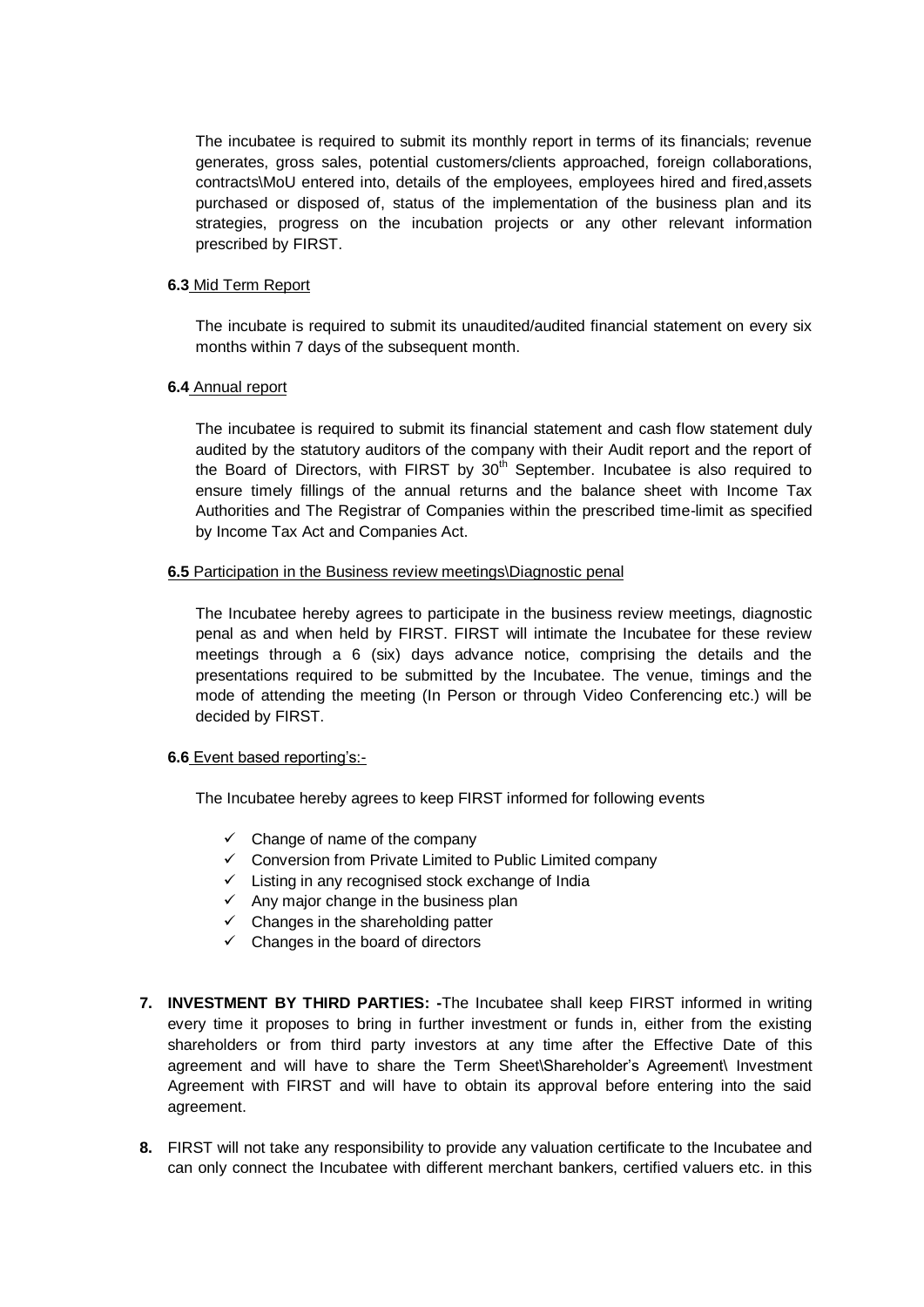regard, the consideration and procedure of valuation will be decided by the Incubatee itself only and FIRST will have no role to intervene in settling or negotiating the consideration payable by the Incubatee to these merchant bankers, certified valuers etc.

**9.** The Incubatee is required to abide by the laws of INDIA and will obtain all the trade licenses, permits and sanctions independently, wherever required, as prescribed under the Indian Laws in order to run the business. FIRST is not responsible to get all these licenses and permits sanctioned from the Government.

## **10. Exit**

Incubatee companies will leave the incubator under the following circumstances:

- 1. Completion of stay for thirty six months, unless the stay is extended by CPIE- NIPER.
- 2. Underperformance or non-viability of the business proposition: criteria for the same will be decided and applied by CPIE-NIPER on the case to case basis.
- 3. Irresolvable disputes between promoters/ founders. CPIE-NIPER will decide the position or point when disputes are deemed to be irresolvable.
- 4. When the number of employees of the company exceeds 20.
- 5. When the company enters in an acquisition, merger or amalgamation deal or reorganisation deal resulting substantially in a change in the profile of the company, its promoters, directors, shareholders, products or business plans, or when a company plans for a public issue.
- 6. Change in promoters'/ founders' team without concurrence of CPIE-NIPER.
- 7. Any other reasons which CPIE-NIPER may find it necessary for an incubatee company to leave CPIE-NIPER.
- 8. Voluntary exit by the incubate subject to clearance of all the dues.

Notwithstanding anything written elsewhere, Director – NIPER's decision in connection with the exit of an incubatee company shall be final and shall not be disputed by any incubatee company.

The successful applicant shall unconditionally agree to vacate the office space for the next Incubator applicant (in the waiting to move in) at the time of completion of the agreed tenure of incubation period irrespective of the fact that any issues are pending between the member and the CPIE.

- **11.** The Incubatee is not authorised to use the logo of either FIRST or NIPER-S unless a written permission is granted by FIRST or NIPER-S in this behalf.
- **12.** The Incubatee is required to abide by the rules and regulations of NIPER-S.
- **13.** The Incubatee shall undertake Research & Development, Design/Testing, prototype development from Incubation premises but shall not carry out warehousing, storage, marketing sales or other commercial routine activity including fund raising in the NIPER-S campus
- **14.** NIPER-S Campus/ Incubation Premises provided by FIRST cannot be used as the address of the Registered Office of the Incubatee.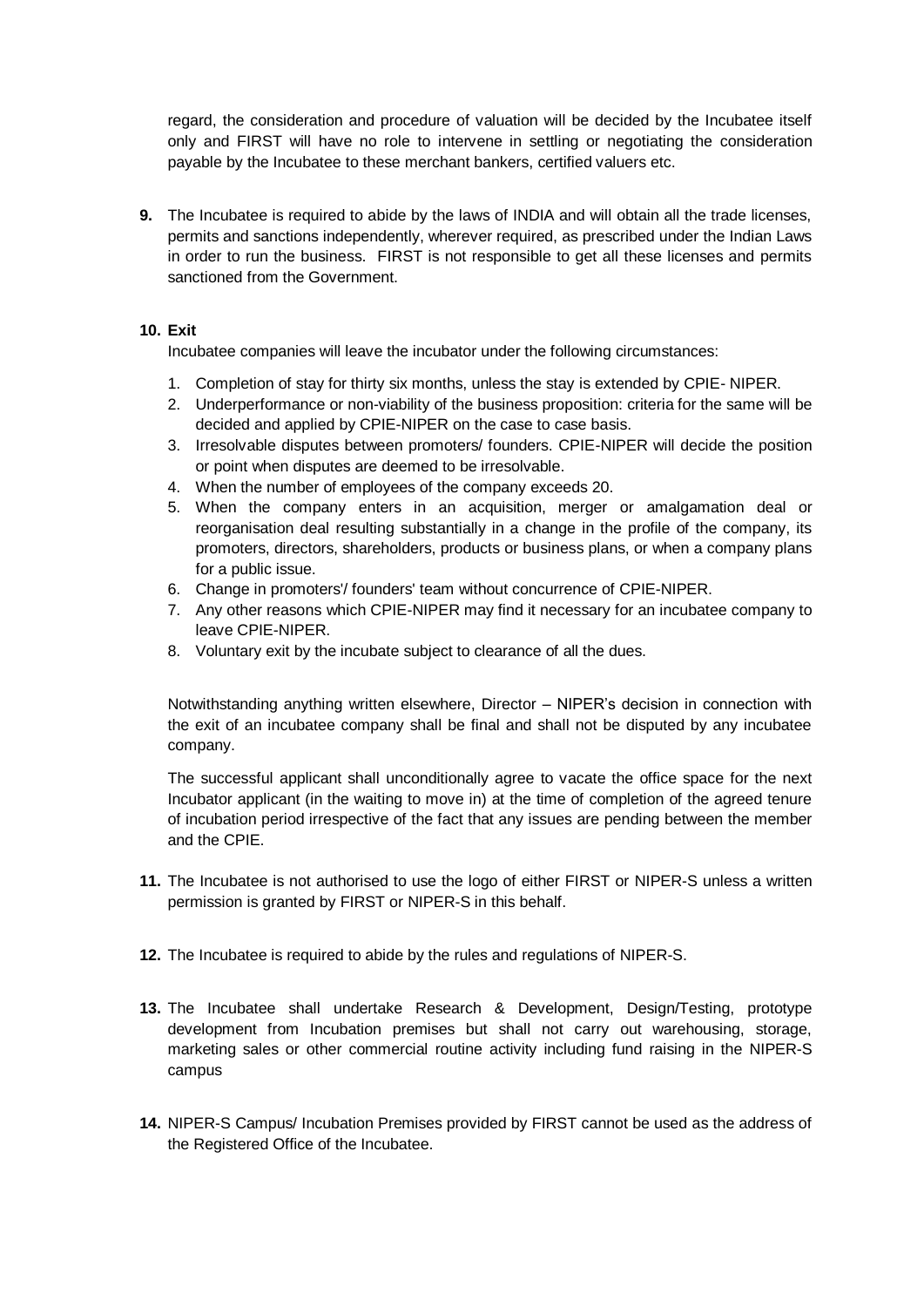- **15.** The space given at FIRST complex is without any furniture. The Incubatee is required to submit their lay out plan for any modifications, permanent fixtures etc. which they are planning in the space provided to them. Without the prior approval of the lay out plan from FIRST they cannot undertake such work. After the completion of incubation, the space should be returned in the same condition as it was in the time of taking the occupying the space of FIRST.
- **16.** The Incubatee should observe that noise levels are kept at minimum and, no abnormal noise by any machine or by their employees or visitors should be made. Any complaint of high noise level will result in appropriate action by FIRST.
- **17.** The Incubatee is required to observe health and safety standards. No hazardous material can be brought inside the NIPER-S Campus\complex\Incubation Premises without the prior approval of FIRST. All the incubatee companies are required to keep a first aid kit in the space provided to them.
- **18.** No Incubatee can display notices or signage except in the space or Boards provided for such signage by FIRST.
- **19.** It is the responsibility of the Incubatee and their employees to use the common facilities with due diligence and care.
- **20.** Incubatee is required to keep FIRST informed about any visitor from abroad, foreign collaboration and/or foreign partner or director, and abide by the rules/procedures in vogue in FIRST.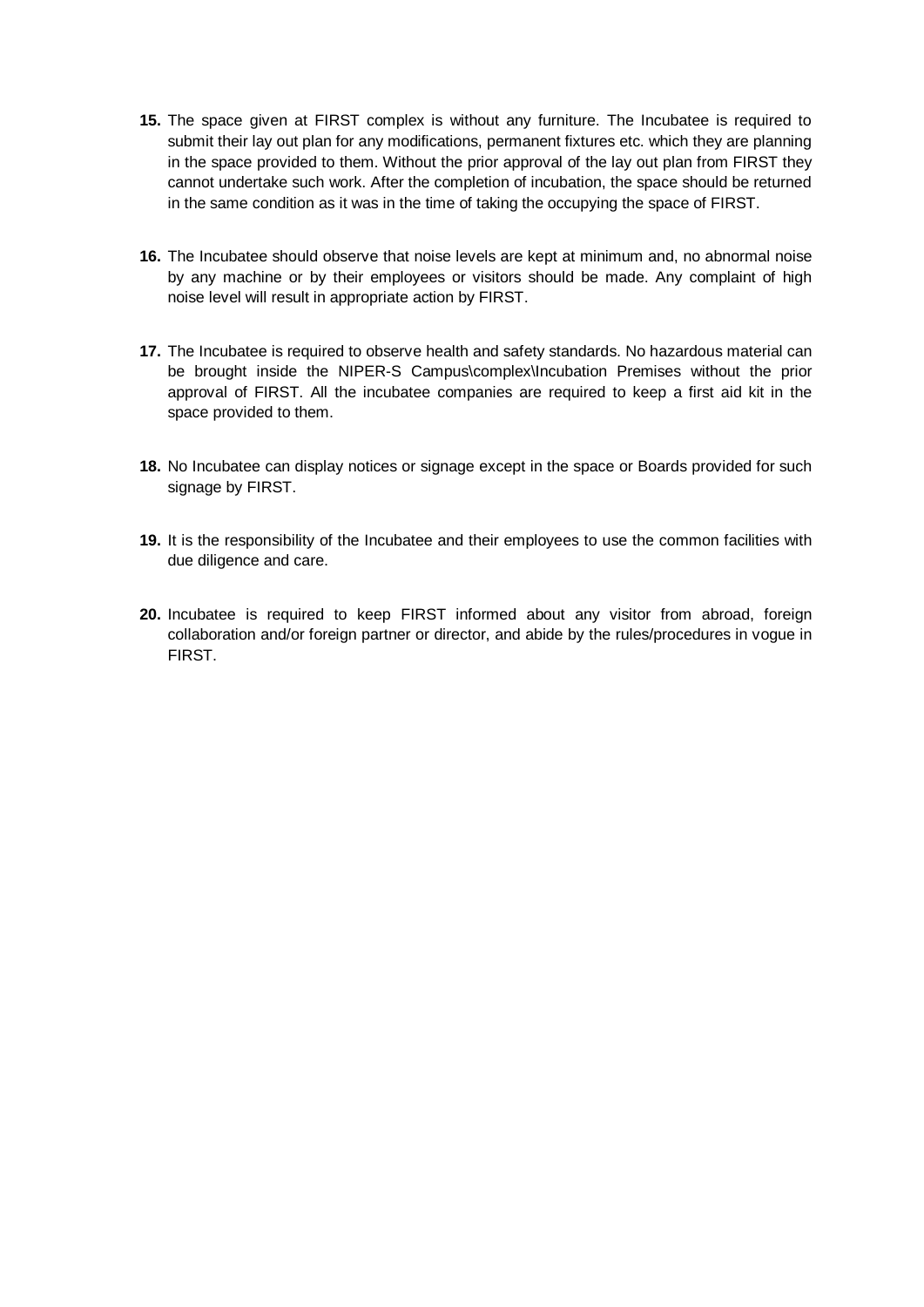# **Schedule 2**

## **Facilities and infrastructure to the resident company's subject to the Rules and Regulations and as mentioned in clause 3 of the Agreement.**

- Office space …………. Square feet.
- Phone lines (Intercom)
- Electricity in single phase maximum of 5 KVA.
- Accommodation (One room in Trainee hostel)
- Any other facility requested and granted by NIPER-S.

### Note

The entrepreneur/industry is expected to make their own arrangements for interior decoration and furniture including air-conditioning, false ceiling etc. as per their specific requirements and have to bear the subsequent cost of repair and maintenance of space provided.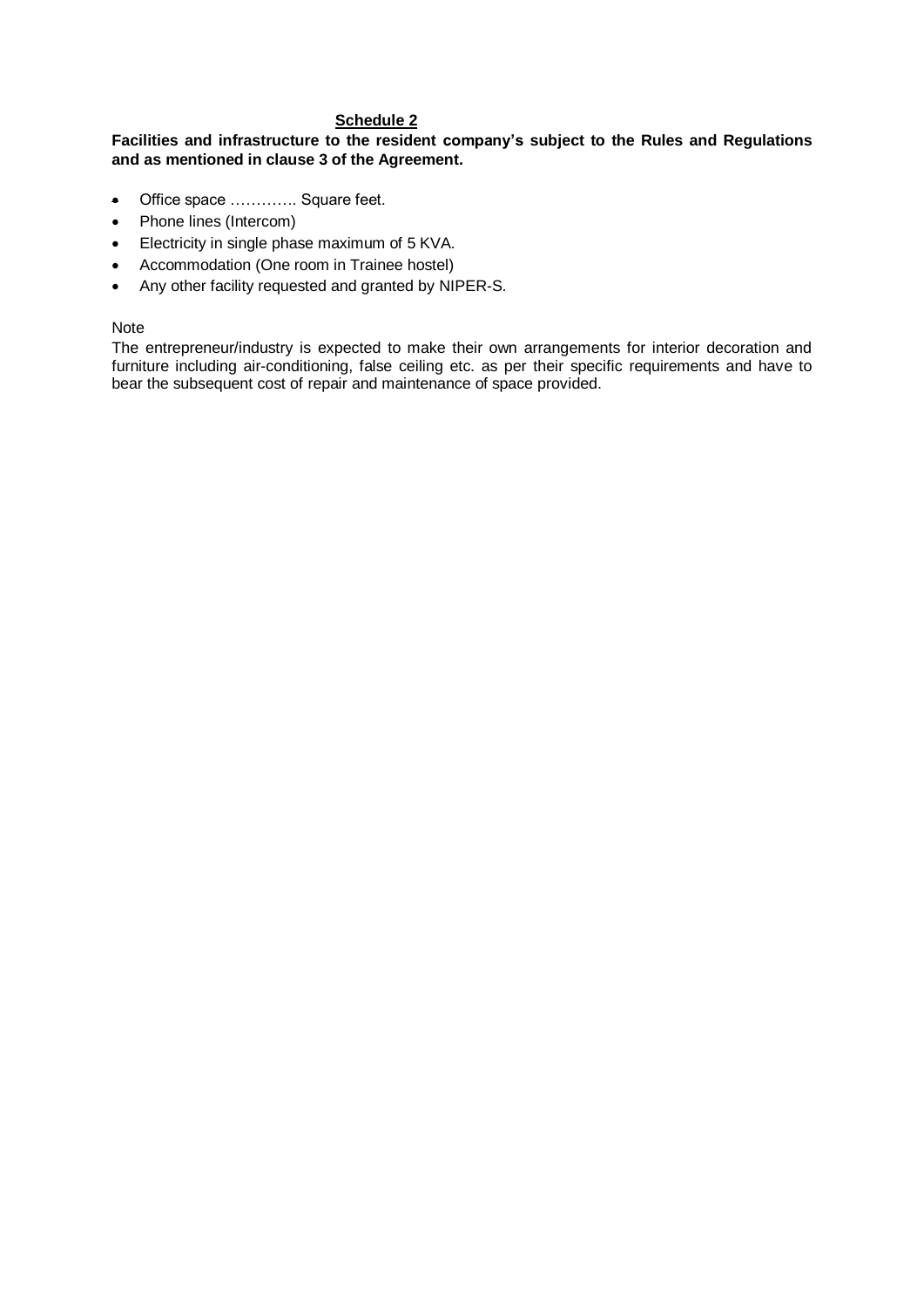# **Schedule 3**

# *Consideration for infrastructure facilities in addition to other:*

The consideration payable by the company for the use of the incubation centre facilities and infrastructure will be as follows:

| Sr. No.      | <b>Particulars of the facility</b>             | <b>Rates</b>         |
|--------------|------------------------------------------------|----------------------|
|              | Office Usage Fee                               | Rs.36/sq.ft/month    |
| $\mathbf{2}$ | Accommodation (Guest House)                    | As per rules         |
| 3            | Electricity charges including air-conditioning | On actuals per month |
|              | Telephone charge                               | On actuals per month |
| 5            | Any other facility required by incubate        | On actuals per month |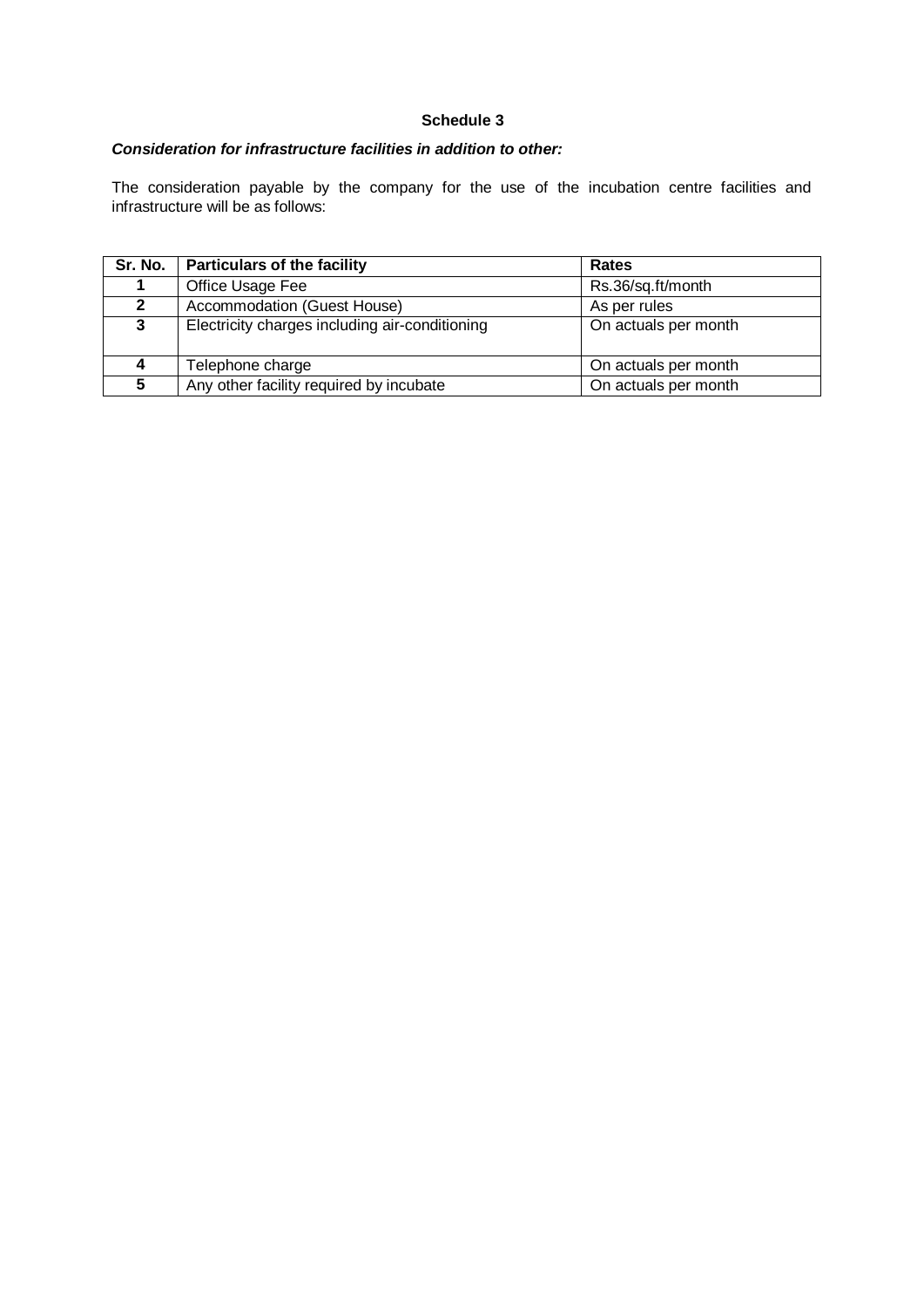# **Annexure 1**

Business Plan of the Incubatee